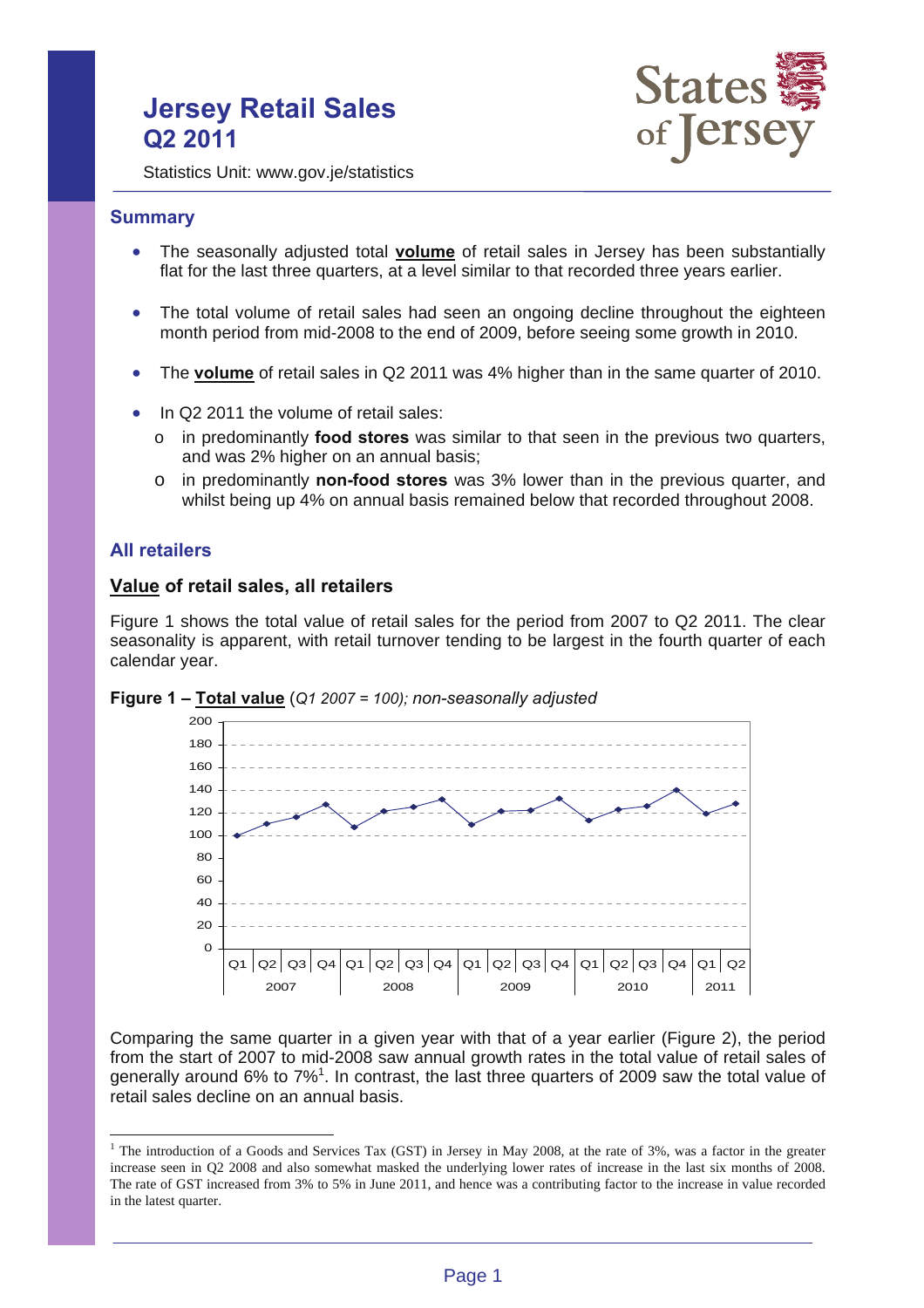Since the start of 2010, each quarter has seen an increase in the total value of retail sales on an annual basis. The most recent quarter, Q2 2011, recorded an annual increase of 5%.



**Figure 2 – Total Value: annual percentage change** <sup>2</sup> ; *seasonally adjusted*

## **Volume of retail sales, all retailers**

The volume index series<sup>3</sup> is derived from the value series by use of deflators<sup>4</sup> which remove the effect of price changes. The seasonally adjusted total volume index, from which seasonal and calendar effects are also removed, is shown in Figure 3a.

**Figure 3a – Total Volume**; (*Q1 2007 = 100); seasonally adjusted*



As is apparent from Figure 3a, the seasonally adjusted total volume of retail sales in Jersey has been substantially flat for the last three quarters.

The total volume of retail sales in the latest quarter, Q2 2011, was at a similar level to that of three years earlier (Q2 2008) – see indices in Appendix Table A1.

 $\overline{a}$  $^2$  Annual percentage changes shown as labels in figures are rounded to the nearest integer.

<sup>&</sup>lt;sup>3</sup> A volume index is an average of the proportionate changes in the quantities of a specified set of goods between two periods of time.<br><sup>4</sup> The deflators used are a weighted combination of the relevant section level indices of the Retail Prices Index (RPI). Following

the recent methodological changes incorporated in the Retail Sales publication produced by the UK Office for National Statistics, the price deflators applied are harmonic means of the corresponding RPI section indices.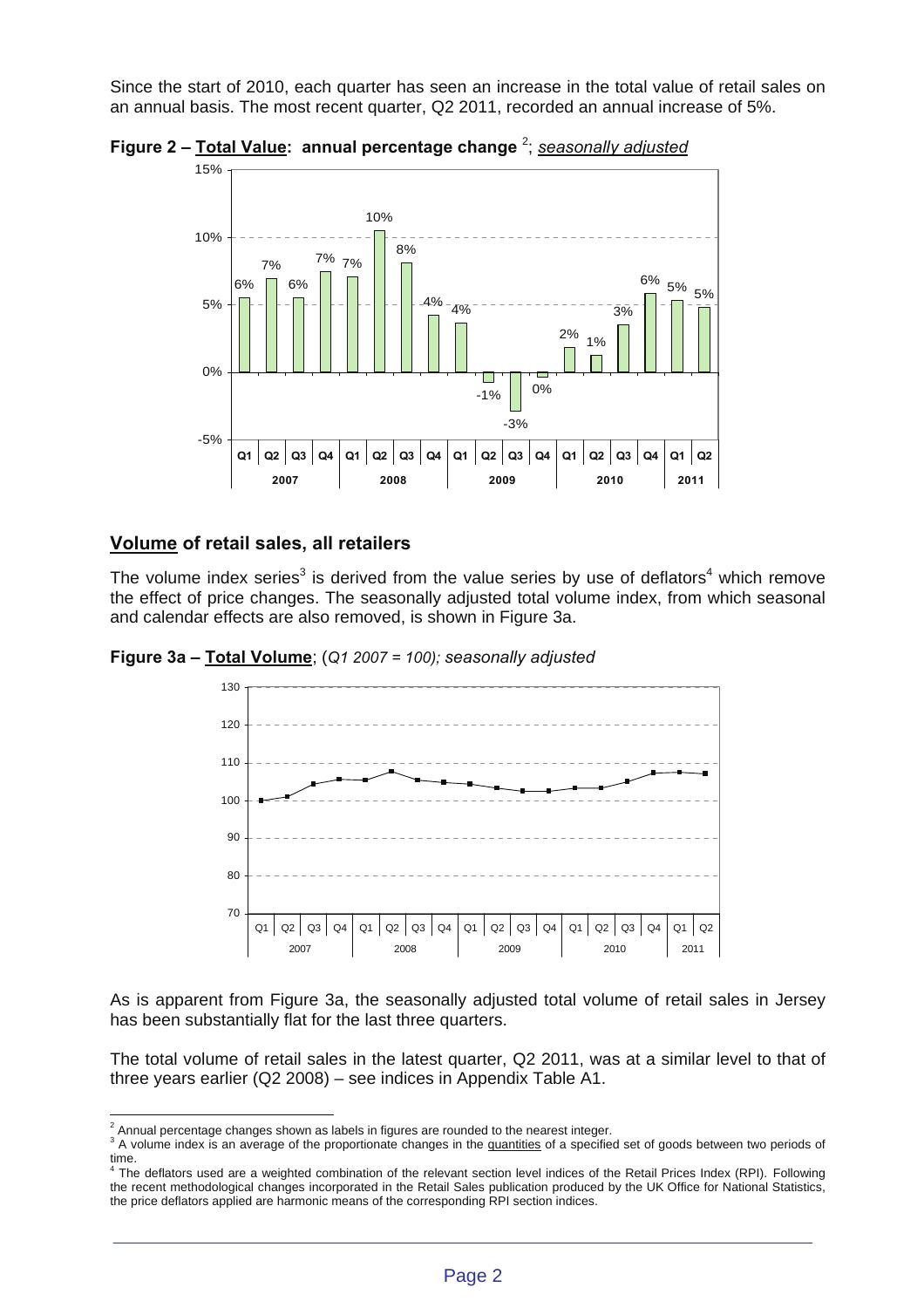The total volume of retail sales had experienced an ongoing decline throughout the eighteen month period from mid-2008 to the end of 2009, before seeing some growth in 2010.

Comparing the same quarter with that of a year earlier (Figure 3b), the period from early 2007 to mid-2008 saw annual growth rates in the volume of retail sales of around 6%. Total volume then declined for a period of eighteen months up to mid-2010, and has since seen growth on an annual basis.

The latest quarter, Q2 2011, saw total volume up by 4% compared with the corresponding quarter in 2010.



**Figure 3b – Total Volume: annual percentage change**; *seasonally adjusted*

## **Sector summaries**

The "Predominantly food" sector is comprised of supermarkets, convenience stores and other small food stores. The "Predominantly non-food" sector is comprised of three sub-categories: Household goods; Textiles, clothing and footwear; and Non-food specialised stores. The survey returns within each sub-category were analysed separately and then aggregated to produce value and volume estimates for each sector.

## **Value of retail sales (seasonally adjusted)**

The value of retail sales in predominantly **food** stores has increased throughout the period 2007 to Q2 2011 (see Figure 4a).

Predominantly **non-food stores** recorded strong growth in the value of retail sales throughout 2007 and up to Q3 2008 (Figure 4b). A lower rate of increase was then recorded in Q4 2008 and Q1 2009.

From Q2 2009 to Q2 2010, however, each quarter recorded a decrease on an annual basis, although the rate of decline slowed from -7% in mid-2009 to -2% in Q2 2010. Since then, the final two quarters of 2010 saw small increases in total value on an annual basis, and the first two quarters of 2011 both recorded annual increases of 4%.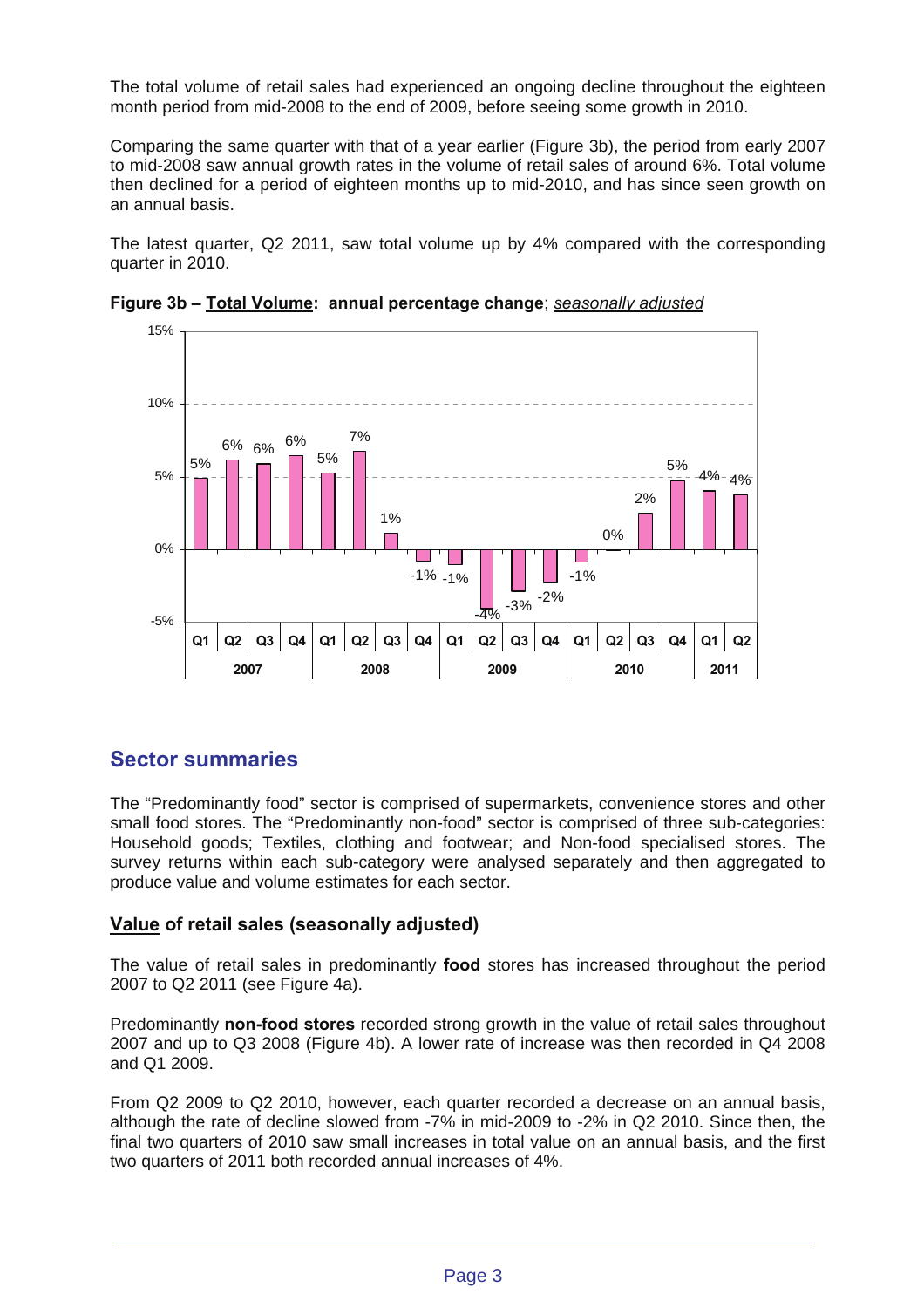## **Figure 4 – Value of retail sales in predominantly food and non-food stores; annual percentage change**; *seasonally adjusted*



## **Volume of retail sales (seasonally adjusted)**

For predominantly **food stores**, the total volume of retail sales in the latest quarter, Q2 2011, was similar to that seen in the previous two quarters (Figure 5a and Appendix Table A1).

On an annual basis, predominantly food stores had recorded increases of around 5% throughout 2010 compared with the corresponding quarters of 2009 (Figure 6a). The first two quarters of 2011 have recorded smaller annual increases, of slightly less than 1% and 2%, respectively.

For predominantly **non-food stores**, the two-year period from mid-2008 to mid-2010 saw the volume of retail sales decline by about 11% in total, with almost every quarter in this period recording a decrease on the previous quarter (Figure 5b).

Such stores then saw some growth on a quarterly basis during the latter part of 2010 and early 2011. However, the latest quarter, Q2 2011, has seen the volume of retail sales fall by almost 3% compared with the previous quarter, and the total volume remains below that recorded throughout 2008.



### **Figure 5 –Volume indices of retail sales in predominantly food and non-food stores;** *seasonally adjusted*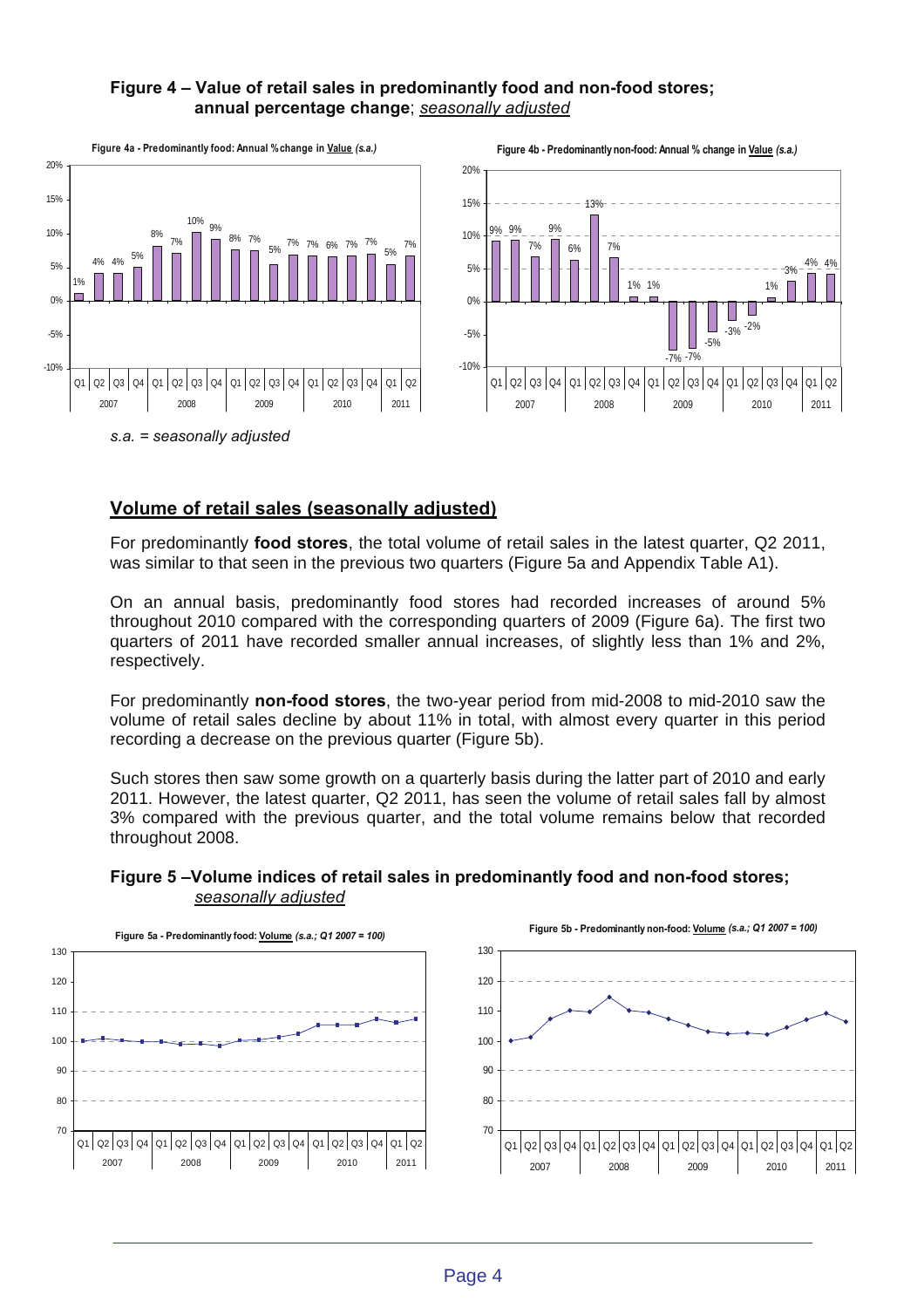On an annual basis, predominantly non-food stores saw growth rates of around 10% in 2007 and early 2008 (Figure 6b). Every quarter over the subsequent eighteen months then recorded a decrease in volume on an annual basis. In the latest four quarters, from Q3 2010 to Q2 2011, the volume of retail sales in predominantly non-food stores has increased compared with the corresponding quarter of a year earlier.



## **Figure 6 – Volume of retail sales in predominantly food and non-food stores; annual percentage change**; *seasonally adjusted*

*Statistics Unit 21 September 2011*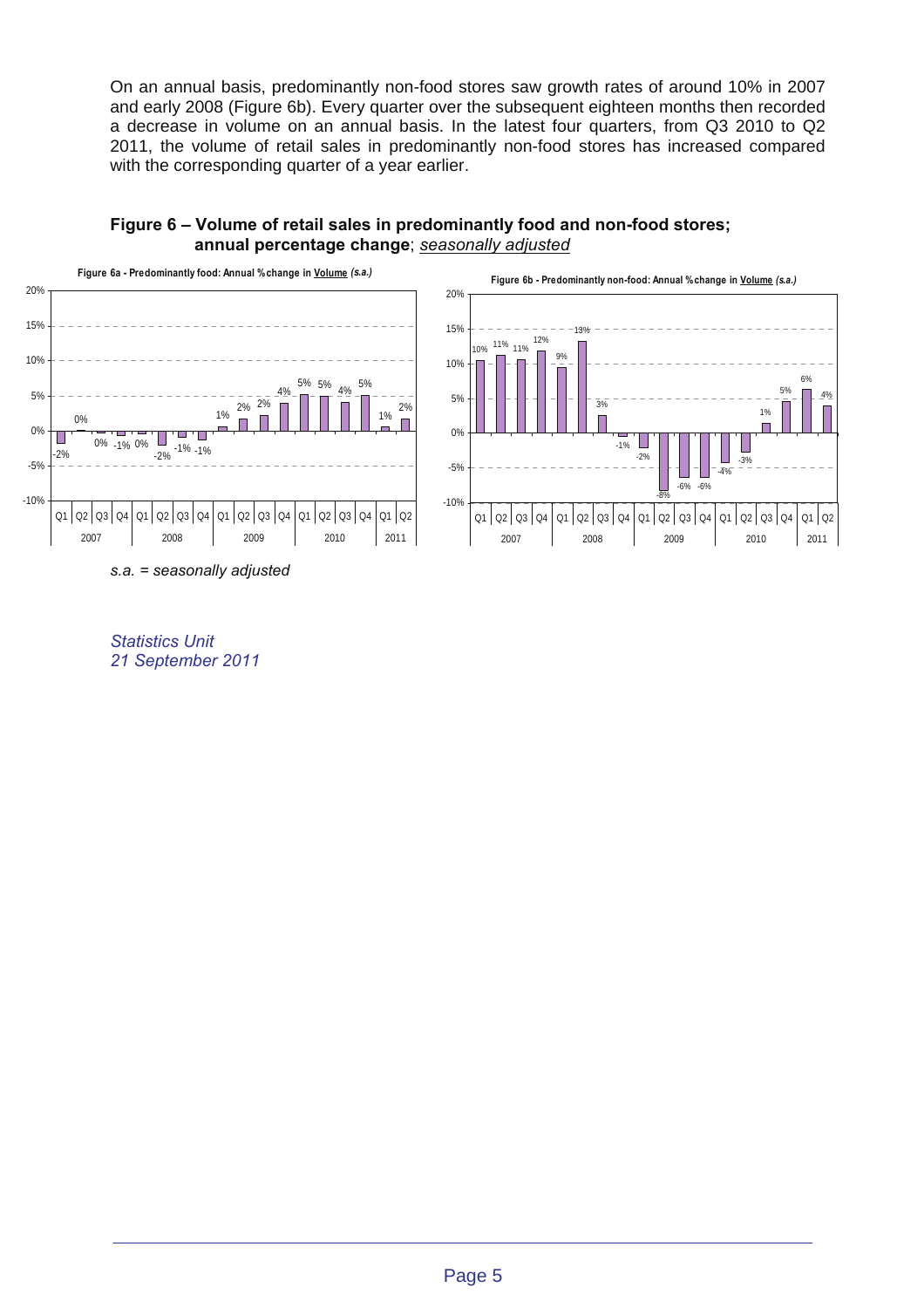# **Appendix**

# **Table A1: Value: Non-seasonally adjusted and seasonally adjusted** *(Q1 2007 = 100)*

|            | <b>Value Non-Seasonally Adjusted</b> |                       |                           | <b>Value Seasonally Adjusted</b> |                       |                           | <b>Volume Seasonally Adjusted</b> |                       |                           |
|------------|--------------------------------------|-----------------------|---------------------------|----------------------------------|-----------------------|---------------------------|-----------------------------------|-----------------------|---------------------------|
|            | All<br>Retail                        | Predominantly<br>Food | Predominantly<br>Non-Food | All<br>Retail                    | Predominantly<br>Food | Predominantly<br>Non-Food | <b>All</b><br><b>Retail</b>       | Predominantly<br>Food | Predominantly<br>Non-Food |
| Q1 2005    | 87.6                                 | 92.1                  | 84.2                      | 88.0                             | 93.0                  | 84.2                      | 90.1                              | 100.2                 | 82.6                      |
| Q2 2005    | 98.6                                 | 102.7                 | 95.6                      | 90.5                             | 95.7                  | 86.7                      | 92.1                              | 101.0                 | 85.5                      |
| Q3 2005    | 101.6                                | 105.1                 | 99.0                      | 90.8                             | 97.3                  | 86.0                      | 91.9                              | 101.3                 | 84.8                      |
| Q4 2005    | 110.0                                | 104.2                 | 114.4                     | 92.8                             | 98.3                  | 88.8                      | 93.3                              | 101.3                 | 87.4                      |
| Q1 2006    | 94.5                                 | 98.3                  | 91.6                      | 94.7                             | 98.9                  | 91.6                      | 95.3                              | 101.8                 | 90.5                      |
| Q2 2006    | 102.8                                | 105.4                 | 100.9                     | 94.4                             | 98.5                  | 91.4                      | 95.1                              | 100.7                 | 90.9                      |
| Q3 2006    | 109.8                                | 106.5                 | 112.2                     | 98.2                             | 99.1                  | 97.5                      | 98.4                              | 100.4                 | 96.9                      |
| Q4 2006    | 117.9                                | 105.8                 | 127.0                     | 99.1                             | 99.8                  | 98.5                      | 99.2                              | 100.3                 | 98.3                      |
| Q1 2007    | 100.0                                | 100.0                 | 100.0                     | 100.0                            | 100.0                 | 100.0                     | 100.0                             | 100.0                 | 100.0                     |
| Q2 2007    | 109.8                                | 109.3                 | 110.2                     | 100.9                            | 102.4                 | 99.9                      | 100.9                             | 100.8                 | 101.0                     |
| Q3 2007    | 115.8                                | 110.4                 | 119.8                     | 103.6                            | 103.0                 | 104.1                     | 104.2                             | 100.2                 | 107.2                     |
| Q4 2007    | 127.0                                | 111.1                 | 138.8                     | 106.4                            | 104.7                 | 107.8                     | 105.6                             | 99.7                  | 109.9                     |
| Q1 2008    | 107.3                                | 108.7                 | 106.2                     | 107.1                            | 108.1                 | 106.3                     | 105.3                             | 99.7                  | 109.5                     |
| Q2 2008    | 121.1                                | 116.4                 | 124.6                     | 111.5                            | 109.6                 | 112.9                     | 107.7                             | 98.8                  | 114.4                     |
| Q3 2008    | 124.9                                | 121.2                 | 127.7                     | 112.0                            | 113.5                 | 111.0                     | 105.4                             | 99.2                  | 110.0                     |
| Q4 2008    | 131.9                                | 120.3                 | 140.5                     | 111.0                            | 114.2                 | 108.6                     | 104.7                             | 98.5                  | 109.3                     |
| Q1 2009    | 109.2                                | 118.6                 | 102.3                     | 111.0                            | 116.3                 | 107.0                     | 104.2                             | 100.3                 | 107.1                     |
| Q2 2009    | 121.3                                | 124.1                 | 119.2                     | 110.7                            | 117.7                 | 104.5                     | 103.3                             | 100.5                 | 105.0                     |
| Q3 2009    | 122.1                                | 128.1                 | 117.6                     | 108.8                            | 119.5                 | 103.2                     | 102.4                             | 101.3                 | 103.0                     |
| Q4 2009    | 132.2                                | 128.2                 | 135.1                     | 110.6                            | 121.9                 | 103.5                     | 102.3                             | 102.4                 | 102.3                     |
| Q1 2010    | 113.0                                | 127.1                 | 102.6                     | 113.0                            | 124.0                 | 103.9                     | 103.3                             | 105.6                 | 102.6                     |
| Q2 2010    | 122.5                                | 132.6                 | 115.0                     | 112.1                            | 125.3                 | 102.2                     | 103.2                             | 105.5                 | 102.1                     |
| Q3 2010    | 125.6                                | 134.4                 | 119.1                     | 112.6                            | 127.3                 | 103.7                     | 104.9                             | 105.5                 | 104.5                     |
| Q4 2010    | 139.7                                | 139.7                 | 139.7                     | 117.0                            | 130.4                 | 106.6                     | 107.2                             | 107.6                 | 107.0                     |
| Q1 2011(r) | 119.2                                | 132.6                 | 109.3                     | 119.0                            | 130.7                 | 108.2                     | 107.4                             | 106.1                 | 109.0                     |
| Q2 2011    | 127.7                                | 141.2                 | 117.7                     | 117.4                            | 133.6                 | 106.4                     | 107.1                             | 107.4                 | 106.2                     |

## **Volume: Seasonally adjusted** *(Q1 2007 = 100)*

 (r) revised: some estimates for Q1 2011 shown in Table A1 have been revised compared to the previous publication due to the provision of more recent manpower data.